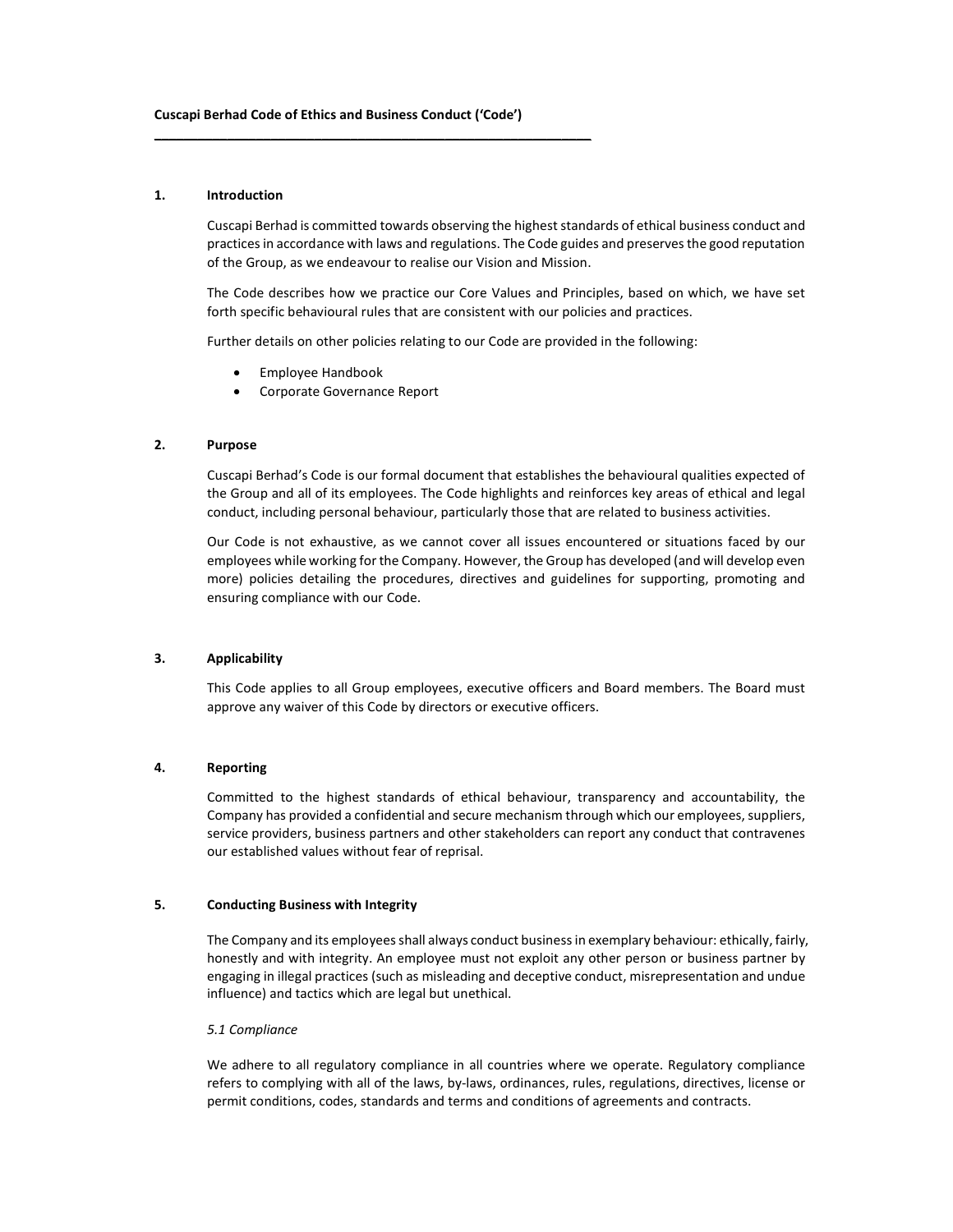Given that the failure to comply with any regulation can impact the operation of the Group each subsidiary and partner of the Company must familiarise themselves with the laws, by-laws, ordinances, rules, regulations, directives, license/permit conditions, codes, standards and terms and conditions of agreements and contracts that are applicable to their business functions and roles.

### 5.2 Conflict of Interest

Conflict of interest is the scenario wherein an employee's personal interest interferes with the interests of the company. A conflict of interest may arise when an officer, director or employee performs an action or holds an agenda that prevents them from performing their company duties and responsibilities honestly, objectively and effectively.

Therefore, an employee must not engage in external activities that may contradict the company's interests, interfere with their responsibilities as Cuscapi Berhad's employees and potentially damage or misuse the company's reputation, relationships, confidential information and other assets.

#### 5.3 Giving and Receiving Gifts and Entertainment

In principle, employees are prohibited from accepting gifts from any vendors, suppliers, service providers, contractors, customers and any party that may compromise the employees' judgement or decision. However, given the cultural and racial demography of Malaysia, gift giving and receiving as well as attending and holding gatherings are customary, especially during festivals and religious occasions.

However, as a general rule, the receiving and giving of gifts, such as promotional items, are acceptable provided that the cost does not exceed RM200.00. An employee should not feel entitled to receive and exercise business courtesy.

The prudent course is to refuse a courtesy from a supplier or service providers, most especially in cases where the Company is involved in choosing or reconfirming a supplier or service provider or under circumstances that would create an impression that offering courtesies would guarantee obtaining business.

Note 2: Please refer to the Employee Handbook

# 6. Securities and Insider Trading

The use or disclosure of non-public or 'inside' information about the Group for economic or any other benefit is not only unethical but also unlawful.

The Company will not tolerate the improper use of inside information. Material inside information refers to any information which is unavailable to the general public and which could reasonably influence an investor to buy, sell or hold stock or securities. Questions often arise as to whether a non-public information is 'material'. In general, information regarding a company would be considered material if it is essential to an investor in deciding whether to buy, sell or hold securities.

In the course of employment in Cuscapi Berhad, an employee may become privy to financial and nonfinancial information that has not been made public.

Note 3: Please refer to the Corporate Governance Report published on the website